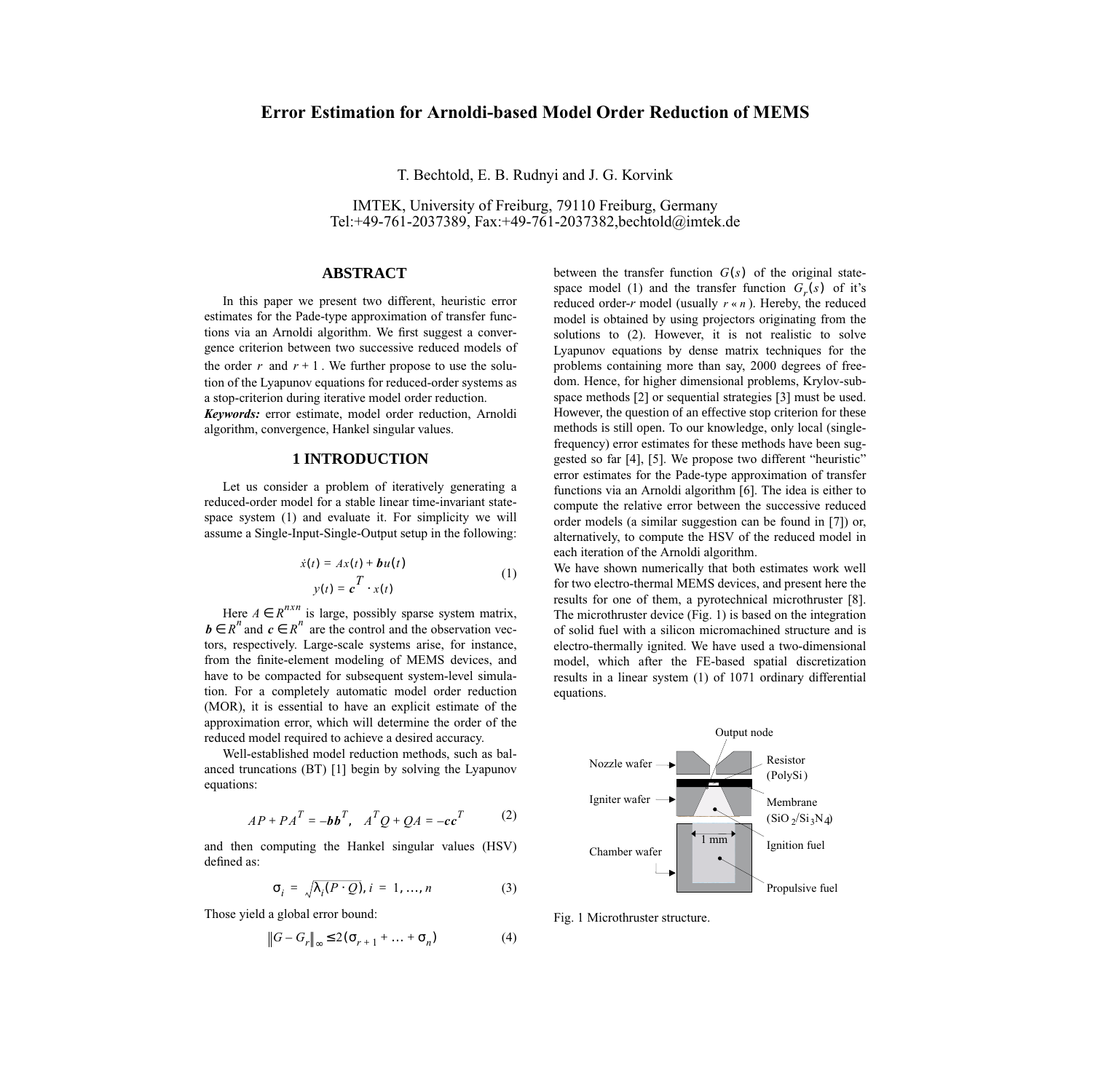## **2 CONVERGENCE OF RELATIVE ERROR**

A simple approach to estimate the model error in either the time- or frequency-domain is to compute the difference between two "neighbored" reduced models with order *r* and  $r + 1$ . Let us define a relative frequency-response error as:

$$
\varepsilon_r(s) = \frac{|G(s) - G_r(s)|}{|G(s)|} \tag{5}
$$

<span id="page-1-3"></span>where  $G(s) = c^T (sI - A)^{-1}$ *b*. Let us further define a relative frequency-response error between two successive reduced order models as:

$$
\hat{\varepsilon}_r(s) = \frac{|G_r(s) - G_{r+1}(s)|}{|G_r(s)|} \tag{6}
$$

We have found that for our test cases  $\varepsilon_r(s) \approx \hat{\varepsilon}_r(s)$  for a wide range of frequencies around the expansion point  $(s_0 = 0)$ . The frequency responses of the original model and three reduced order models are shown in [Fig. 2.](#page-1-0)



<span id="page-1-0"></span>Fig. 2 Frequency response.

[Fig. 3](#page-1-1) through [Fig. 6](#page-1-2) compare the true error  $\varepsilon_r(s)$  (dashed line) to the estimate [\(6\)](#page-1-3) (dotted line) for different frequencies.



<span id="page-1-1"></span>Fig. 3 Error estimate for  $\omega = 10 \frac{rad}{s}$ .

We can observe two effects: At frequencies up to



Fig. 4 Error estimate for  $\omega = 10^2$  rad/s.

 $\omega = 10^4$  rad/s convergence occur when a certain order of the reduced system is reached [\(Fig. 3](#page-1-1) trough [Fig. 5\)](#page-1-4).



<span id="page-1-4"></span>Fig. 5 Error estimate for  $\omega = 10^3$  rad/s.



<span id="page-1-2"></span>Fig. 6 Error estimate for  $\omega = 10^5$  rad/s.

This means that for  $\omega = 10 \frac{rad}{s}$  it is not possible to approximate the system better with more than 10 Arnoldi vectors. The minimal error of the approximation is then given through  $\hat{\epsilon}_{10}$ . The system order necessary to reach convergence increases towards higher frequencies. Convergence occurs because one presumably reaches the machine's numerical precision. At high frequency, the convergence disappears. Instead, we observe fluctuations [\(Fig. 6\)](#page-1-2), due to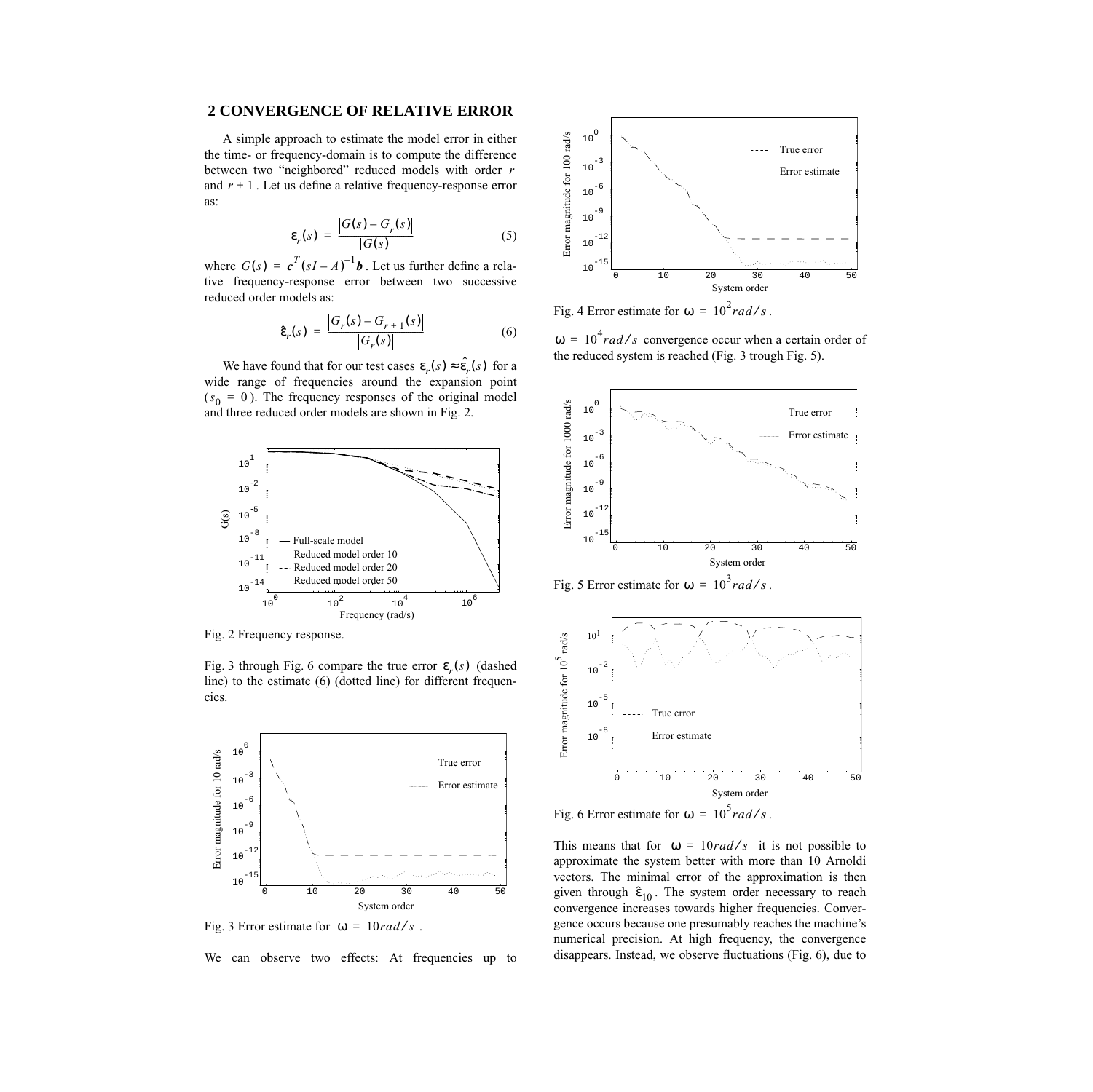expanding the transfer function around zero frequency. For an expansion around a higher frequency, we expect to achieve the convergence in [Fig. 6](#page-1-2) as well.

<span id="page-2-2"></span>As already mentioned, this estimate functions also in the time-domain. Let us define a quadratic relative stepresponse error as:

$$
\mathcal{E}(r) = \sqrt{\frac{\sum_{T=0}^{N} \left(\frac{y(T) - y_r(T)}{y(T)}\right)^2}{N}}
$$
(7)

<span id="page-2-3"></span>where  $y(T)$  and  $y<sub>r</sub>(T)$  are the system outputs of the full and order  $r$  reduced system in  $N$  discrete time-points spaced  $\Delta t$  apart. Let us further define a quadratic relative step-response error between two successive reduced order models as:

$$
\hat{\varepsilon}(r) = \sqrt{\frac{\sum_{T=0}^{N \cdot \Delta t} \left(\frac{\mathcal{Y}_r(T) - \mathcal{Y}_{r+1}(T)}{\mathcal{Y}_r(T)}\right)^2}{N}}
$$
(8)

Again we have that  $\varepsilon(r) \approx \hat{\varepsilon}(r)$ . [Fig. 7](#page-2-0) compares the true error  $\varepsilon(r)$  (dashed line) to the estimate  $\hat{\varepsilon}(r)$  (dotted line) for discrete times between 0*s* and 0.3*s* with  $\Delta t = 0.01s$ .



<span id="page-2-0"></span>Fig. 7 Time domain estimate.

Note that the errors [\(7\)](#page-2-2) and [\(8\)](#page-2-3) are not functions of time, but rather of the system order, and are integrated over a timerange. Hence, they are slightly more expensive to compute than the frequency-response errors.

## **3 CONVERGENCE OF HANKEL SINGULAR VALUES**

Another possibility to approximate the frequencyresponse error is to modify equation [\(4\)](#page-0-3) in terms of computing the HSV of the reduced system in each iteration, instead of the original model. In this way, after *i* iterations we get σ*i* a matrix-like structure:

$$
H_{i} = \begin{bmatrix} \hat{\sigma_{11}} & 0 & \dots & 0 \\ \hat{\sigma_{21}} & \hat{\sigma_{22}} & \dots & 0 \\ \dots & \vdots & \vdots \\ \hat{\sigma_{i1}} & \hat{\sigma_{12}} & \dots & \hat{\sigma_{ii}} \end{bmatrix}
$$
(9)

where  $\hat{\sigma}_{ij}$  is the *j*-th HSV of the *i*-th order reduced model. We have observed that after a number of Arnoldi iterations, the largest  $\hat{\sigma}_{ij}$  of the created reduced order models converge towards the HSV of the original model. [Fig. 8](#page-2-1) shows that for



<span id="page-2-1"></span>Fig. 8 Largest 8 HSV of the Arnoldi reduced microthruster models (order 1 to 50) normalized to the corresponding HSV of the original model.

the microthruster model, the reduced system of order 40 already reproduces the original 8 largest HSV. Furthermore, in each Arnoldi iteration one new value is added towards the end of the set (provided the  $\hat{\sigma}_{ij}$  are sorted in descending order), while the beginning values slowly converge. This means that after a number of iterations we can consider the largest original HSV (those which don't change any more when increasing the reduced system order) as known. Now, assuming the rapid decay of  $\sigma_i$  we can use equation [\(4\)](#page-0-3) to approximately set a target reduced order for the specified error bound between the transfer functions. To give a simple example, let us set a prescribed error to  $\varepsilon = 10^{-1}$  and ask: how many iterations do we have to perform to fulfill this error bound? In other words, when is the sum of the tail of original HSV surely smaller than  $\varepsilon$ ? By observing the matrix  $H_{40}$  we see that the eighth HSV has order of magnitude  $10^{-2}$ , and all the previous values have already converged. This means that no new values with order of magnitude bigger than  $10^{-2}$  will appear in further iterations. Hence, at worst case equation [\(4\)](#page-0-3) leads to too high error:

$$
G - G_7 \le 2 \cdot (1071 - 7) \cdot 10^{-2} \approx 20 \tag{10}
$$

<span id="page-2-4"></span>In order to correct this error, we use an HSV decay estimate based on [\[9\]](#page-3-7) (dotted line in [Fig. 9](#page-3-8)). The estimate [\[9\]](#page-3-7) is orig-